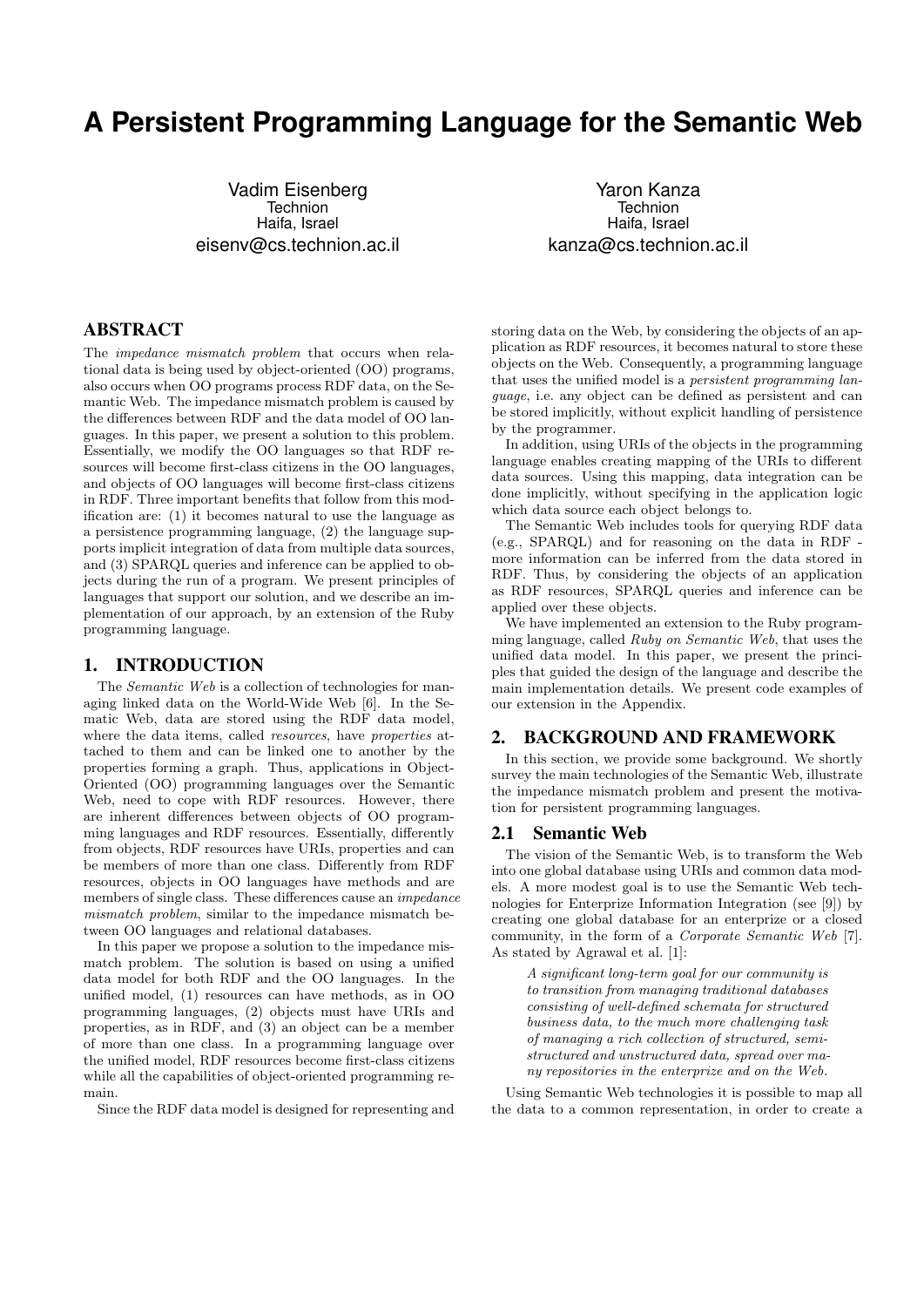global view on all the data in the organization. Moreover, in the Semantic Web, reasoning tools over ontologies and logic rules enrich the queries on the integrated data.

#### 2.2 Semantic Web Standards

The main data model of the Semantic Web is RDF [13], in which all the data is represented by triples *subject-predicate*object, where both the subject and the predicate have to be URIs. Using URIs provides a way to uniquely identify resources (objects) in the real world and their properties. The objects in RDF can be linked by the predicates, thus constructing a graph of data.

Additional specifications for the Semantic Web include:

- RDFS [12]—a language for specifying classes of the RDF resources, sub-class relationships between classes and constraints on subjects or objects of the predicates.
- OWL [5]—a language for specifying ontologies of RDF. In OWL, it is possible to specify assertions about objects, their properties, classes, and relations between them. The semantics of OWL is based on Description Logic.
- SPARQL [14] and SPARQL/Update [15]—protocols and query/update languages for RDF. The SPARQL "query engines" provide their service by SPARQL endpoints. The endpoints can answer the queries about RDF based either on the RDF model only, or can apply reasoning using RDFS, OWL or rule languages.

#### 2.3 The Impedance Mismatch Problem

The object-relational impedance mismatch problem [17] has been recognized and studied. Evidently, inherent discrepancies exist also between object oriented programming languages and the data model of the Semantic Web [16]. The main discrepancies are:

- Multiple vs. Single class membership. In OO, every object is a member of a single class. In the Semantic Web, an individual (the object in Semantic Web) may be a member of multiple classes.
- Dynamic class membership. In OO, objects cannot change their class. In the Semantic Web, individuals can change their classes dynamically.

The following example illustrates the differences between the OO and Semantic Web models. Consider a person John, who is both a student and a chess player. Suppose that we want to write an application which uses the information about John and other people. While specifying the fact that an individual is a member of several classes is straightforward in RDF, in OO (for example in Java) a programmer must create a class StudentChessPlayer that imlements interfaces Student and ChessPlayer. In OO, a new class must be created for representing combination of classes. This leads to creating unnatural combinations, e.g. StudentChessPlayerParentDriver. This complicates the application by requiring maintainence of multiple classes. In the example of John, the problem becomes more evident once John goes to a summer internship and becomes a member of a new class - Employee. Adding class membership to existing individuals is also straightforward in RDF, however there is no way to state in Java that the class of the object John has changed to StudentChessPlayerEmployee. As

a continuation of our example, consider the case where a software application discovers an additional fact about the world, for example that chess players have rating. Dynamically adding a property hasRating to an existing class Chess-Player is straightforward in the Semantic Web, while in Java the definition of the class/interface ChessPlayer must be changed offline and the class must be recompiled. (Some programming languages, for example Ruby [8], allow adding methods/fields dynamically.)

# 2.4 Persistent Programming Languages

In persistent programming languages [3], an object of any type can be declared as persistent and its persistency is provided implicitly. Thus, the programmer is freed from explicitly loading or saving data.

The Orthogonal Persistence Hypothesis [2] states that: If application developers are provided with a well-implemented and well supported orthogonally persistent programming platform, then a significant increase in developer productivity will ensue and operational performance will be satisfactory.

# 3. PRINCIPLES AND DESIGN FEATURES

In order to solve the impedance mismatch problem between OO and Semantic Web, a programming language for the Semantic Web should have one common data model - a hybrid between the object-oriented model and RDF. In this language, any object should be both a first class citizen of the language and a first class citizen of the Semantic Web.

In particular, the following features should be common to all the objects in the language:

- Every object should be identifiable by a URI, as any resource on the Semantic Web, and should be accessible by a URI.
- There should be a possibility to attach an RDF property to any object.
- Every class, including the RDF classes, should have methods that could be called on the instances of the class. While this feature is the basic one of the OO languages, the RDF resources have no methods. (The Procedural Attachment is mentioned as a useful feature in [18]). The methods should have URIs, similar to the properties of RDF and should be serializable in some form in RDF format, similar to the stored procedures in DBMS. The methods and the RDF properties should be accessible in the identical form, using the same language notation.
- Every object could be a member of multiple classes and could change its classes dynamically, as in the Semantic Web. Message dispatch should be done as in the languages with multiple inheritance. Moreover, since the methods will also have URIs, it will be possible to call them explicitly by their URI. It will even be possible to call any method by its URI on any object, regarding of its class. Such behavior could be possible in interpreted languages if the called method accesses methods and fields (by their names) that are defined in the class, the called method could work OK. Otherwise, a runtime error would occur.

Once every object in the language has URI, the language can be made orthogonally persistent [4]. The decision about the object persistence can be made based on the object's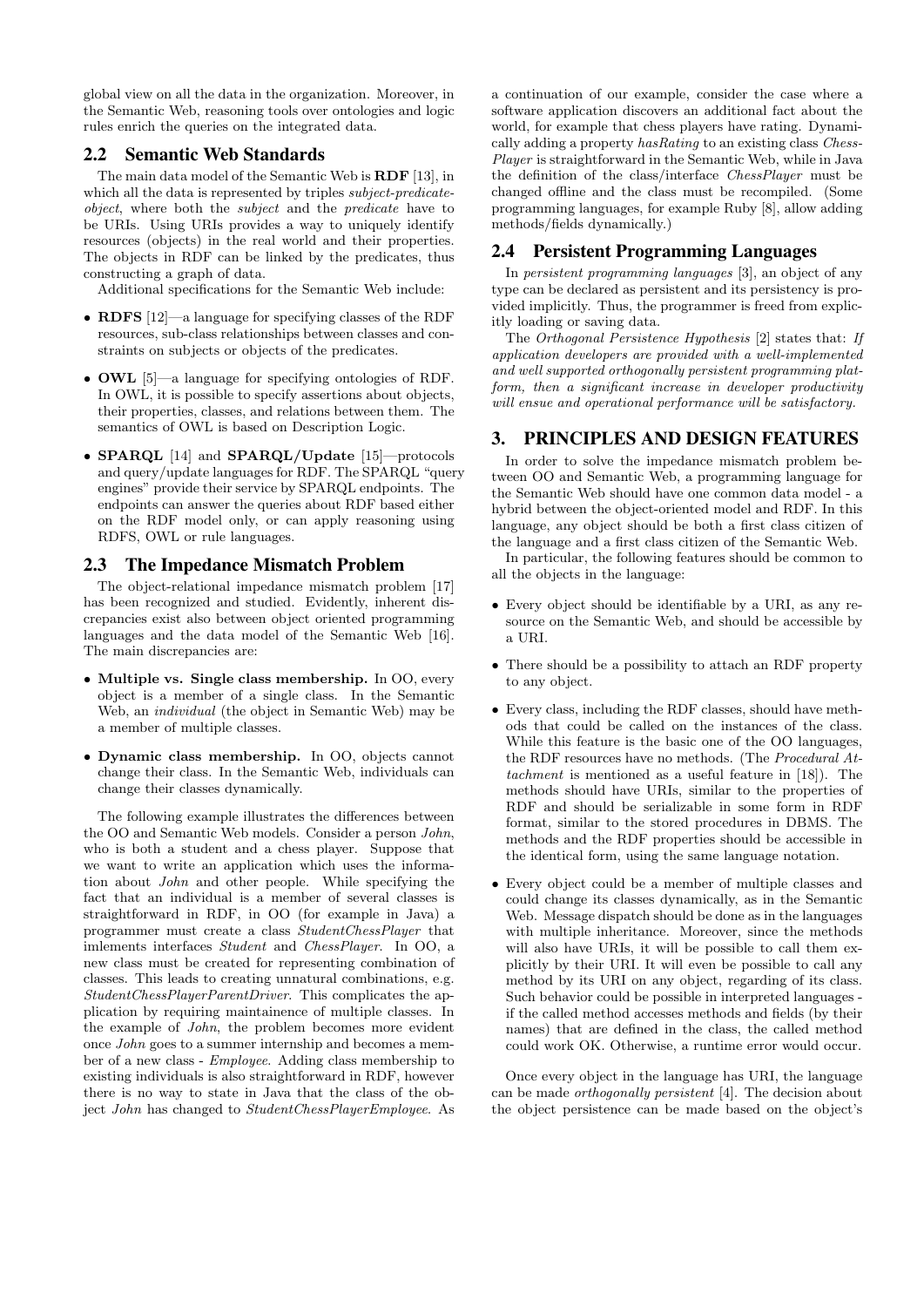URI. In particular, a decision about where the data representing the object resides should be made based on the URI, for example by using some pattern matching on the object's URI. The decision logic should be separated from the program. This way the programmers could manipulate the data using the URIs only and they could be relieved from the location details of the data. The program will be written as if it works with the whole World Wide Web of data, while the boundaries of this virtual world would be defined by some mapping between URIs and data sources. The data sources and the mapping could be changed without changing anything in the application logic. In addition, the program will be written as if all the data in its virtual world exists in RDF, while in reality the data from different data sources in different data models/formats will be mapped on the fly to RDF.

According to [4], a beneficial design feature of a persistent programming language is *persistence independence*  $-$  the code should work in the same way both with persistent and transient data, and should not change if persistence of the data changes. We would add to the definition of [4] that the code should also not depend on where the persistent data comes from/is written to.

The fact that every object and every method has URIs enables running SPARQL queries on all the objects of the language, both the in-memory objects and the ones representing persistent data. This is similar to the LINQ technology [10] that enables running SQL-like queries on the native objects and arrays of a programming language. The fact that SPARQL queries can be run on all the objects in the language makes all the objects "equal citizens" in this aspect and is in agreement with the persistence independence property. It is also beneficial that the queries would be language-integrated (first-class citizens of the language), as in the LINQ technology.

Logical inference about the objects must be configurable into the language environment, since it is one of the important features of the Semantic Web. That means that once a Semantic Web reasoner is "plugged" into the language environment, the language operations should be executed considering the inferred information. To illustrate the power of the inference, consider the following example. In RDFS, the range is a constraint on the class of the object part of the subject-predicate-object property. A property can also be declared as being sub-property of another property, for example, hasBrother and hasSister can be declared as sub-properties (IS-A) of a property hasSibling. Suppose we have a property *hasSister*, which has a range of *Female* and is a sub-property of a symmetric and transitive property hasSibling. From the following statement of the language:  $John. has Sister = Mary$ , the language environment can infer that Mary is a Female, she is a sibling of John and John is a sibling of Mary (due to the fact that hasSibling is symmetric). A later query of the John.hasSibling property will return Mary as a sibling. From the additional statement:  $Mary. has Sister = Alice$ , the language environment can infer automatically that Alice is also a sibling of John (since hasSibling property is transitive).

#### 4. IMPLEMENTATION

To provide an illustration of programming in a language, designed according to the principles specified in the previous section, we implemented an extension to the Ruby

programming language [8], namely Ruby on Semantic Web. We decided not to create a new programming language from scratch but to graft the desired features on an existing OO programming language. Our implementation adds to Ruby an approximation of the aforementioned desired features. We built our prototype on top of  $\text{AcitveRDF}^1$  — a library for manipulating RDF data. We used implementation ideas from [11]. In addition, we plan to change an existing SPARQL query engine to enable method calling in SPARQL queries, in order to comply with the design demand of adding methods to RDF.

# 4.1 Ruby Programming Language

The Ruby programming language is a dynamic, interpreted programming language with high meta-programming capabilities. In particular, a Ruby class may be written in several places and the methods can be dynamically added, removed, renamed (via alias mechanism) in any place in the code. The language environment provides "hook methods" for different language events. For example, there are hooks that are called when a new method is added or a missing method is called. The missing method hook, for example, allows the programmer to extend the original method invocation mechanism of the language. In addition, the flexible syntax of Ruby, for example the fact that the parenthesis after the method call are optional, makes Ruby a very powerful language for defining new Domain Specific Languages on top of it.

#### 4.2 Prototype

In our prototype, we had to reconcile between the original objects of Ruby and the Semantic Web resources. The solution we chose is as follows:

- We added URIs to the original objects of Ruby. The URIs for the original objects of Ruby are generated automatically by the language environment. Any object of Ruby and any object of Semantic Web can be accessed by a URI. Any object can have additional URIs assigned to it.
- We added URIs and URI namespaces to Ruby simulating literals of the language.
- We added a "DNS" module that decides where each data item must be loaded from/saved to, according to the URI of the item and according to the preprogrammed rules. The "DNS" module provides separation of the application logic and the logic of where each object should reside.
- We enabled adding Ruby methods to the Semantic Web resources.
- We enabled adding RDF properties to the Ruby objects.

As a result of having RDF properties attached, any object can be a member of multiple Semantic Web classes (in addition to being a member of some native Ruby class). Method dispatch of Ruby was changed (by aliasing all the methods) to consider the methods in all the classes (the native one of Ruby and the Semantic Web classes). In case a method is found in several classes of the object that are not subclasses of one another, an exception is thrown during the runtime. Additional features that were implemented:

<sup>1</sup>http://www.activerdf.org/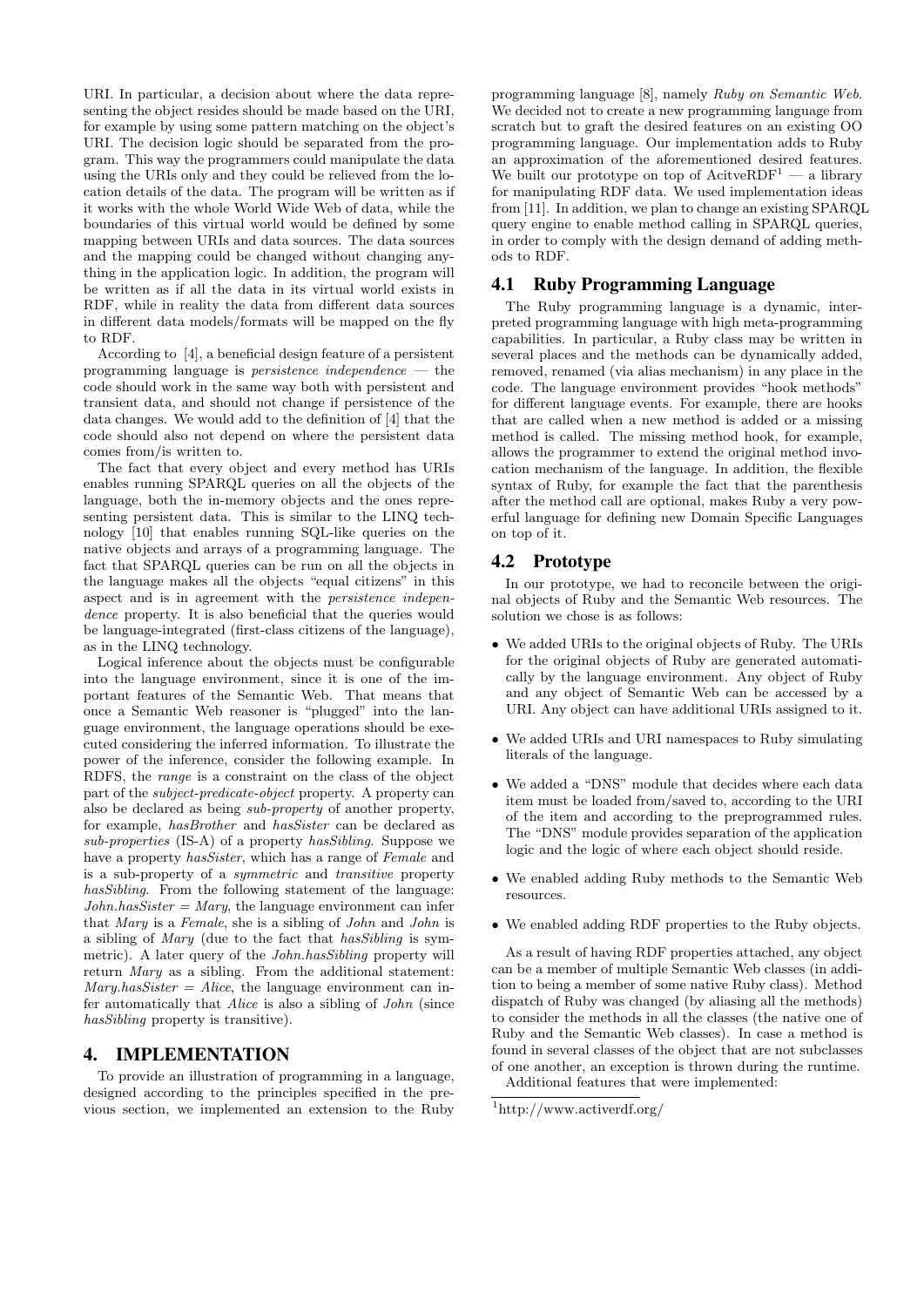

Figure 1: The architecture of Ruby on Semantic Web

- Embedding of SPARQL and SPARQL/Update queries in Ruby, using the original syntax of Ruby
- All the objects in our prototype, both the native Ruby objects and Semantic Web resources, can participate in SPARQL queries, with inference enabled (by plugging in a Semantic Web reasoner).
- The values of the properties can be retrieved and updated via SPARQL or SPARQL/UPDATE, or by applying "." (dot) and "="operators of Ruby, similarly to method calls and assignments.

#### 4.3 Architecture

The architecure of Ruby on Semantic Web is depicted in Figure 1. The Ruby on Semantic Web is built on top of the ActiveRDF architecture [11]. The parts that we added appear hatched.

In the figure, the data in the enterprise reside in several data sources - in documents, in two relational databases, in an RDF Store and in some non-relational database. There are adapters for transforming SPARQL queries into the queries specific for each data source, for example into SQL in case of a relational database. The adapters provide virtual RDF views on all the data in the enterprise. There is no adapter the RDF Store, since it contains the data already in the RDF format.

The adapters are connected to the ActiveRDF Federation Manager - the layer that is responsible for distributing queries among multiple sources and aggregating the results. The arrows are bidirectional meaning that both querying and updating of data sources is enabled. We added a "DNS" module - the module that maps URIs of the objects to data sources in order to determine which data source the new data should be written to. An additional data source — an in-memory RDF store is used for representing information about the objects during the runtime, in RDF. This data source is used for running queries over the original objects of Ruby (the queries about the resources of the Semantic Web run on the regular data sources of the enterprise).

The Semantic Web reasoners can be plugged to the inmemory RDF store and to the adapters of other data sources in order to enable logical inference over the data. The Ruby on Semantic Web uses ActiveRDF Query Engine engine for running queries. The Ruby on the Semantic Web adds information about every new object to the in-memory RDF store in order to enable running SPARQL queries on the Ruby objects. Once an object is garbagecollected, our extension removes the information about the collected object from the store.

The application that runs on top of Ruby on Semantic Web is unaware of all the layers beneath the Ruby on Semantic Web. The application works with URIs and is unaware about where the data resides, what are the formats of the data and which data items are stored and which are inferred by the reasoners. The application can access any object by URI and can run SPARQL queries on all the objects.

### 5. FUTURE WORK

Future work includes developing optimization techniques for the proposed programming language, such as caching, materialized views etc. Another question could be how to add to the language advanced persistence features such as persistence of the program state and of local variables.

# 6. REFERENCES [1] R. Agrawal et al. The Claremont report on database

- research. SIGMOD Record (ACM Special Interest Group on Management of Data), 37(3):9–19, Sept. 2008.
- [2] M. Atkinson. Persistence and java a balancing act. In Objects and Databases, volume 1944 of Lecture Notes in Computer Science, pages 1–31. Springer, 2001.
- M. Atkinson et al. The Object-Oriented Database System manifesto. In Proceedings of the 1st Intl. Conf. on Deductive and Object-Oriented Databases. Kyoto, Japan, Dec. 1989.
- [4] M. P. Atkinson et al. An orthogonally persistent java. SIGMOD Rec., 25(4):68–75, 1996.
- [5] S. Bechhofer et al. OWL Web Ontology Language reference. Recommendation, W3C, Feb. 2004.
- http://www.w3.org/TR/2004/REC-owl-ref-20040210/. [6] T. Berners-Lee, J. A. Hendler, and O. Lassila. The semantic web. Scientific American, 284(5):34–43, May 2001.
- [7] R. Dieng-Kuntz. Corporate Semantic Webs. Encyclopaedia of Knowledge Management, D. Schwartz ed, Idea
- Publishing Group, 2005. [8] D. Flanagan and Y. Matsumoto. The Ruby Programming Language. O'Reilly, Cambridge, 2008.
- [9] A. Y. Halevy et al. Enterprise Information Integration: successes, challenges and controversies. In  $SIGMOD$  '05, pages 778–787, New York, NY, USA, 2005.
- [10] E. Meijer, B. Beckman, and G. Bierman. LINQ: Reconciling object, relations and XML in the .NET framework. In S. Vansummeren, editor, PODS 2006, page 706, Chicago, Illinois, June 2006.
- [11] E. Oren et al. ActiveRDF: Object-Oriented Semantic Web Programming. In WWW '07, pages 817–824, New York, NY, USA, 2007.
- [12] RDF Core Working Group. RDF vocabulary description language 1.0: RDF schema. Recommendation, W3C, Feb. 2004. http://www.w3.org/TR/rdf-schema/.
- [13] RDF Core Working Group. Resource description framework (RDF): Concepts and abstract syntax. Recommendation, W3C, Feb. 2004.
- http://www.w3.org/TR/2004/REC-rdf-concepts-20040210/. [14] RDF Data Access Working Group. SPARQL query language for RDF, Jan. 2008. http://www.w3.org/TR/2008/REC-rdfsparql-query-20080115.
- [15] A. Seaborne et al. SPARQL Update. A language for updating RDF graphs. Member submission, W3C, July 2008. http://www.w3.org/Submission/SPARQL-Update/.
- [16] Semantic Web Best Practices and Deployment Working Group. A Semantic Web primer for Object-Oriented software developers. Working group note, W3C, Mar. 2006. http://www.w3.org/TR/sw-oosd-primer/.
- [17] J. D. Ullman and J. Widom. A First Course in Database Systems. Prentice-Hall, 2008.
- [18] Web Ontology Working Group. OWL Web Ontology Language Use Cases and Requirements. Technical report, W3C, Feb. 2004. http://www.w3.org/TR/webont-req/.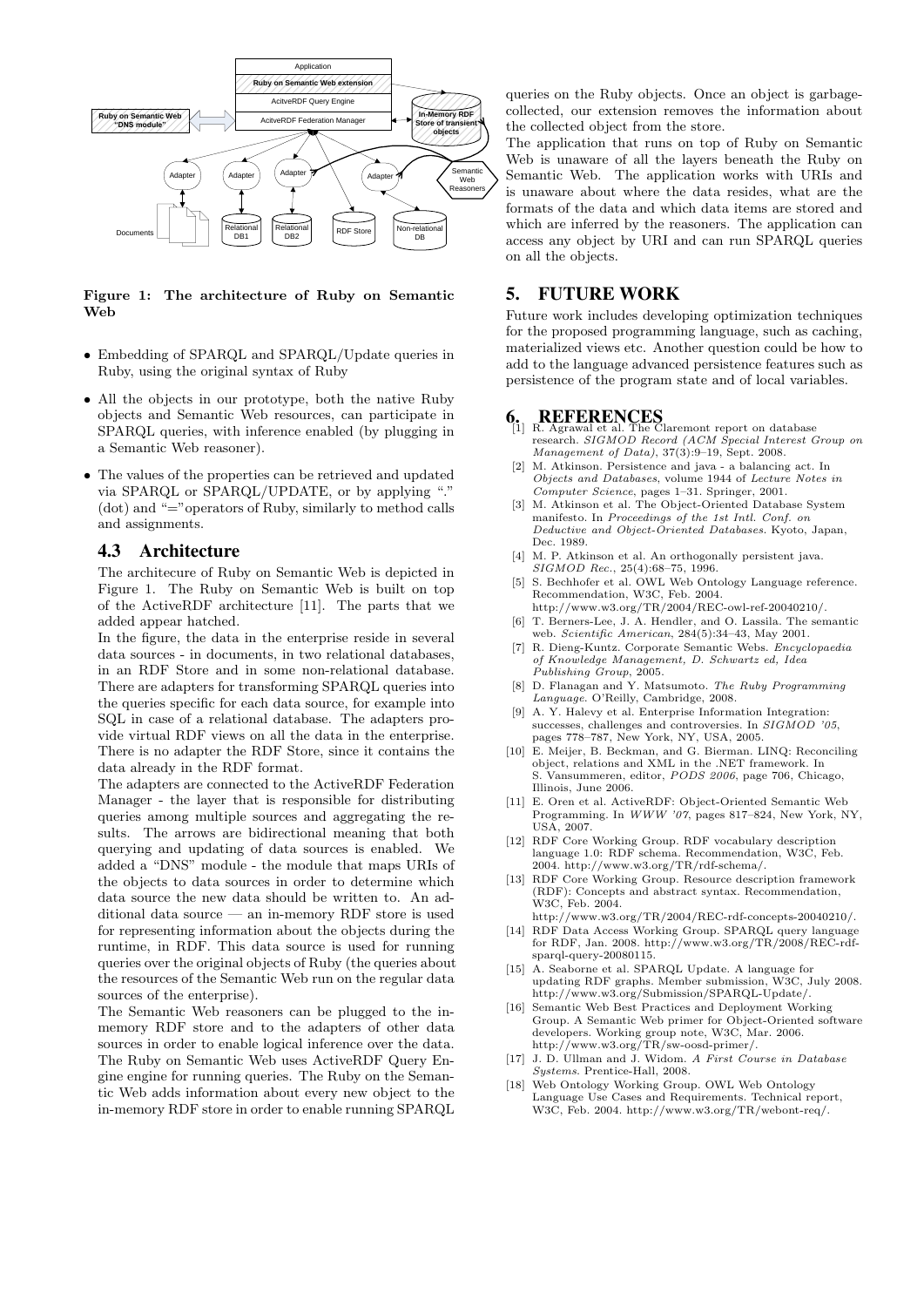# APPENDIX

# Code Examples

- 1. Defining a namespace family for the URI prefix 'http://www.example.org/family#'
- namespace 'http://www.example.org/family#', :family
- 2. Retrieving/updating properties:

The following code retrieves the values of family::hasSalary property of resources family::John and family::Jane and updates the property family::commonIncome of the resource family::DoeFamily. The namespace family is registered to designate the prefix

http://www.example.org/family#, as in XML. The double colon is used according to the syntax of Ruby, in contrast to the namespace syntax of XML and some Semantic Web representations.

```
namespace 'http://www.example.org/family#', :family
```
family::Doe.family::commonIncome = family::John.family::hasSalary + family::Jane.family::hasSalary

After the code is executed, a triple (family::Doe, family::commonIncome, <the calculated encome>) is added to the data source, according to the rules in the "DNS"' module regarding the *family* namespace. For comparison, the following code of ActiveRDF [11] accomplishes the same task:

Namespace.register :family, 'http://www.example.org/family#'

john = RDFS::Resource.new 'http://www.example.com/family#John'

jane = RDFS::Resource.new 'http://www.example.com/family#Jane'

doe = RDFS::Resource.new 'http://www.example.com/family#DoeFamily'

doe.family::commonIncome = john.family::hasSalary + jane.family::hasSalary

In the code of ActiveRDF, the objects representing the Semantic Web resources must be explicitly created before accessing their properties.

3. Using values of properties of RDF subjects in operations of Ruby:

commonIncome = family::John.family::hasSalary + family::Jane.family::hasSalary

theGroomAndBrideParents = family::John.family::hasParent + family::Jane.family::hasParent

The values of the properties are considered as scalar for a *functional* property (a property that can have only one value - the example above assumes that a person has only one salary). Otherwise, the values of the properties are considered arrays (as the hasParent property in the example above).

In the example above the integer addition is performed on scalar values of hasSalary property of family::John and family::Jane and their common income (an integer) is calculated. As opposed to handling a functional property, the expression family::John.family::hasParent designates an array of the values of the property family::hasParent. The Ruby addition of arrays operation is applied to the arrays of the values, producing an array containing the objects representing the parents of John and Mary.

4. Setting a property family::hasSister of family::John to be family::Mary

family::John.family::hasSister = family::Mary

this statement deletes all triples with subject family::*John* and predicate family::hasSister from the data target specified by the "DNS", according to the URI of the subject or the predicate. After deleting the previous values, a triple (family::John, family::hasSister, family::Mary) is added to the same data target.

5. Adding new values to the property family::hasSister of family::John

family::John.family::hasSister +=[ family::Mary, family::Alice]

here the Ruby's addition of arrays is used (the property family::hasSister is not functional, so it can have multiple values - the array semantics is applied)

6. Using values of properties of RDF subjects in the Ruby control flow:

```
example::company.example::hasEmployee.each { |employee|
 if(employee.family::hasSalary < 1000) then
       employee.family::hasSalary += 100
 end
```
}

The code above iterates over all the employees of *example::company* and increases the salary of each employee by 100, if the employee's salary is less than 1000. Here a Ruby iterating construct (each method with a block) is used.

```
7. Running SPARQL queries embedded in Ruby:
```
Consider the following query in SPARQL (we omitted the definition of *dbpo*, *dbpp* and *dbpr* namespaces):

```
select ?film ?budget ?actor
where {
  ?film dbpo:starring dbpr:Bruce_Willis;
        dbpo:budget ?budget;
        dbpo:starring ?actor .
    ?actor dbpp:birthPlace dbpr:United_Kingdom
}
```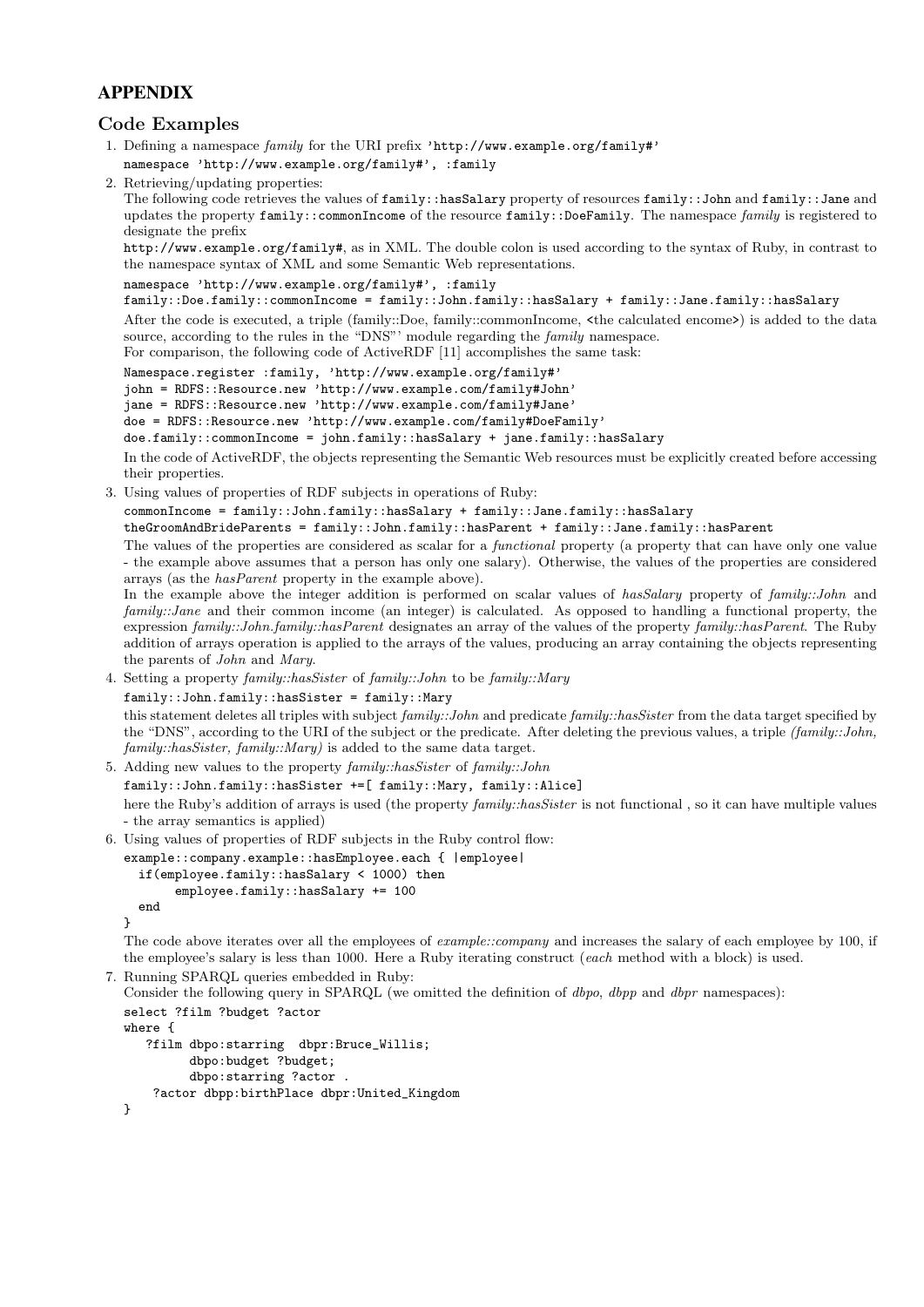This query returns all the films, which has as stars Bruce Willis and some other actor who was born in the United Kingdom. The films, their budgets and the actors born in the UK are returned by the query. The query can be programmed in our extension of Ruby in the following way:

```
results =
 select q::film q::budget q::actor where {
   q::film dbpo::starring dbpr::Bruce_Willis;
           dbpo::budget q::budget;
           dbpo::starring q::actor .
    q::actor dbpp::birthPlace dbpr::United_Kingdom
 }
```
In the Ruby version a prefix "q::" is used instead of the "?" sign of SPARQL, in order to comply with the parsing rules of Ruby.

For comparison, the following code of ActiveRDF [11] accomplishes the same task:

```
results = Query.new.select(:film,:budget,:actor).
                  where(:film, DBPO::starring, DBPR::Bruce_Willis).
                  where(:film, DBPO::budget,:budget).
                  where(:film, DBPO::starring,:actor).
                  where(:actor, DBPP::birthPlace, DBPR::United_Kingdom).execute
```
In the code of ActiveRDF, the query is created by calling *select, where* and *execute* methods of a Query class, while in our code the query is written almost AS-IS, without the need to explicitly call any methods.

8. The SPARQL queries can be further integrated in other Ruby constructs, for example in iterations:

```
totalBudget = (select q::film where {
```

```
q::film dbpo::starring dbpr::Bruce_Willis;
      dbpo::starring q::actor .
       q::actor dbpp::birthPlace dbpr::United_Kingdom
}) .inject (0) { |sum, film| sum += film.dbpp::budget }
```
Here the inject method of Ruby is used for iteration over all the films in which Bruce Willis and some actor born in the UK starred, and for calculation of their total budget

9. Reasoning over the properties :

```
family::john.family::hasSister = family::mary
print family::john.family::hasSibling # prints family::mary since hasSister is a
                                      # subproperty of hasSibling
print family::mary.family::hasSibling # prints family::john, since hasSibling is a symmetric property
print family::mary.rdf::type # prints Female as one of the types, since the range of hasSister is Female
family::mary.family::hasSister = family::alice
print family::john.family::hasSibling # now both family::mary and family::alice are printed as siblings
                                      # of family::john, since hasSiblig is a transitive property
```
10. The inference of the types and changing types dynamically:

family::John.family::hasSalary = 100 print family::john.rdf::type # assuming the domain of the property hasSalary is Employee, # one of the printed types of family::john is Employee family::John.family::studiesAt = [technion::cs] print family::john.rdf::type # assuming the domain of the property studiesAt is Student, both Employee # and Student types are printed family::John.family::hasSalary = nil # all the values of the property hasSalary are removed print family::john.rdf::type # now family::john is not Employee anymore, since he has no value for # hasSalary property (assuming there are no other evidence that he is # an Employee), he is only a Student family::John.family::studiesAt = [] # all the values of the property studiesAt are removed print family::john.rdf::type # now family::john ceases to be a Student, # since he has no value forstudiesAt property (assuming # there are no other evidence that he is a Student)

11. Defining persistent methods for persistent classes and demonstrating the message dispatch:

class example::Student

def printTitle print "I am a Student" end

end

Here a persistent method *printTitle* is added to the persistent class *example::Student*. The method is serialized in RDF in some data target, according to the "DNS". Both the message "printTitle" and the method printTitle in the class family::Student are represented in RDF and have URIs assigned to them. The method can be called either by its message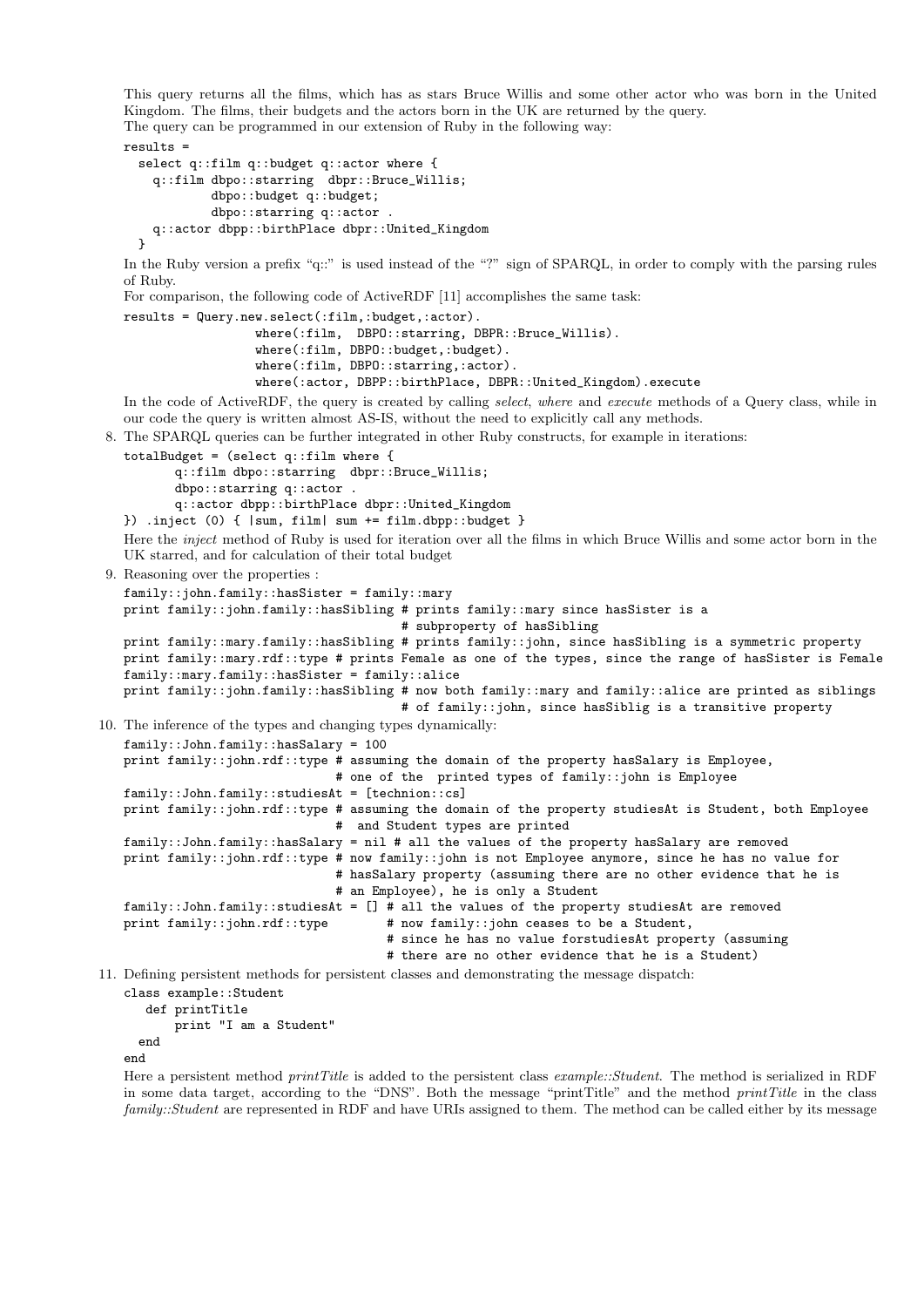```
name as usual - "printTitle", or by the URI of the message or by the URI of the method. In the case of a call by the
   URI of the method the dispatch is made statically - the specified method is called. Consider the following hierarchy -
   suppose there are classes Person, Employee, Student and Manager. Employee and Student are sub-classes of Person and
   Manager is a sub-class of Employee. Suppose that each class has a "printTitle" method that prints "I am " + the class
   name string. The following code will produce the output as described (considering the type inference as in the previous
   example):
   # suppose the initial type of family::john is Person
   family::john.printTitle # "I am Person"
   family::john.family::hasSalary = 100 # now family::john is Employee
   family::john.printTitle # "I am Employee"
   family::john.example::isManagerOf = [family::bob] # now the type of family::john is Manager, assuming
                                                       # the domain of example::isManagerOf
                                                       # property is Manager
   family::john.printTitle # "I am Manager"
   family::john.family::studiesAt = [technion::cs]
   family::john.printTitle # an exception is thrown - two candidate methods exists -
                            # one in the Manager and
                            # another one in the Student class
   # calling the specific method by its URI, "I am a student" is printed
   family::john.URI("'http://www.example.org/family#Student.Methods.printTitle')
   family::john.printTitle # "I am Student"
   family::john.family::studiesAt = [] # family::john ceases to be Student
   family::john.example::isManagerOf = [] # family::john ceases to be Manager
   family::john.printTitle # "I am Employee"
   family::john.family::hasSalary = nil # family::john ceases to be Employee
   family::john.printTitle # "I am Person"
12. Running SPARQL queries on the original Ruby objects:
   class ChessPlayer # an original Ruby class
   end
   # the following query returns all the Ruby objects of type ChessPlayer
   players = select q::player where {
           q::player rosw::rubyType ChessPlayer
         }
13. Linking between native Ruby objects and Semantic Web individuals, and querying about them:
   player = ChessPlayer.new # create a native object of Ruby
   family::john.family::hasSister += [player] # the native object player is linked to
                                                # the individual family::john via
                                                # the family::hasSister property
   # The following query returns all the sisters of family::john that are also ChessPlayers
   sisterChessPlayers = select q::sister where {
           family::john family::hasSister q::sister .
           q::sister rosw::rubyType ChessPlayer
         \mathbf{I}14. Assigning a URI to a native object of Ruby
   player = ChessPlayer.new
   ...
   example::abc = player # assigning a URI example::abc to the object pointed by player
   player.play() # calling the play() method of the player
   example::abc.play() # calling the same method of the same object,
                        # using its new URI
   ...
   # another run of another program
   example::abc.play() # calling the play() method of
                        # the previously serialized object player
```